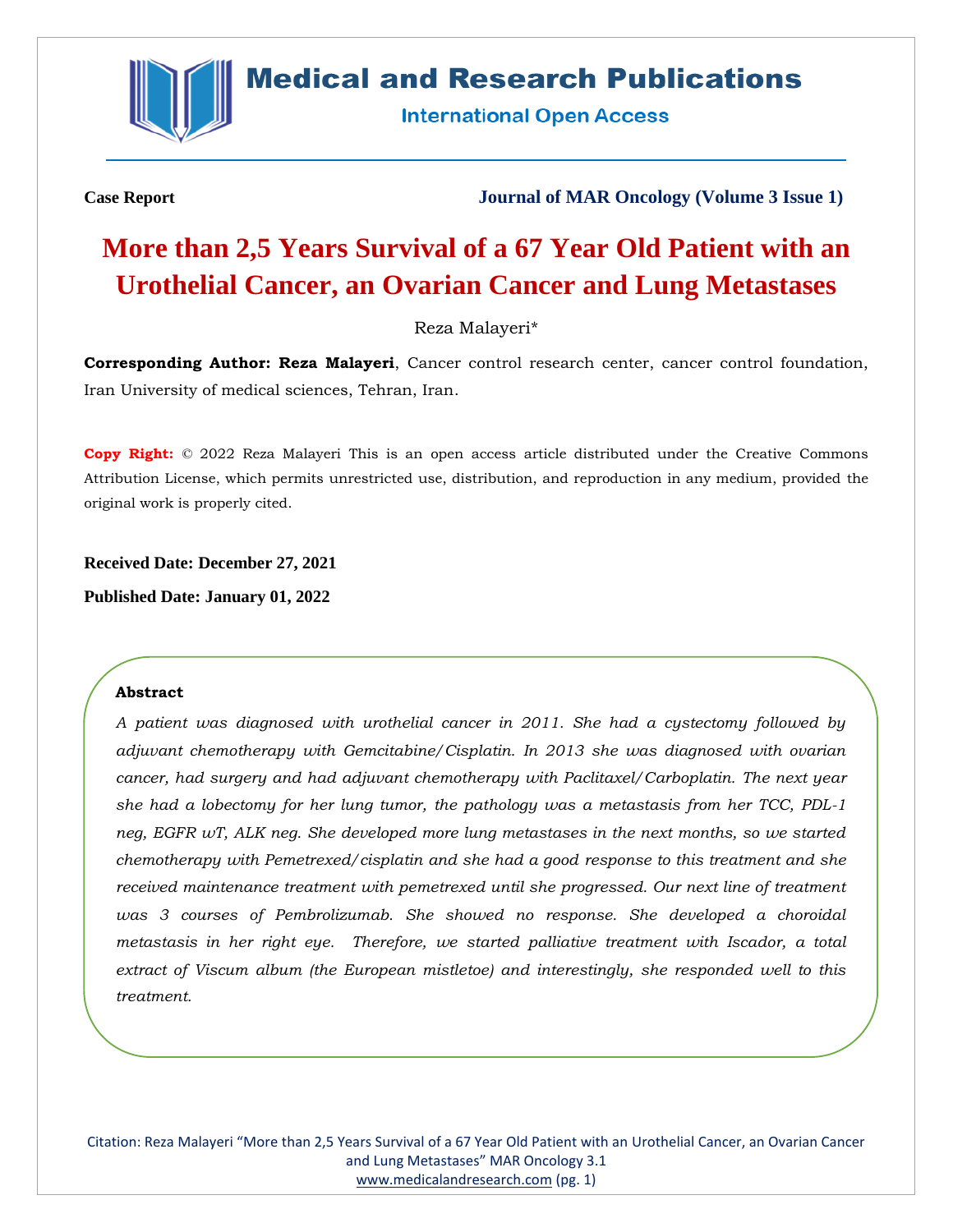In 2011, a 57 years old patient was diagnosed with stage II cancer in her bladder. The pathology was transitional cell carcinoma, and she received 6 courses of standard adjuvant chemotherapy with gemcitabine and cisplatin. In 2013, this patient had a tumor in her ovary with the pathology of mucinous adenocarcinoma and had a transabdominal hysterectomy and bilateral oophorectomy. This time, she received 6 courses of standard adjuvant chemotherapy with paclitaxel and carboplatin.

In 2017, she developed dyspnea and a tumor was evident in her right lung in her chest X-ray. A biopsy revealed adenocarcinoma. As the tumor was solitary, a lobectomy was performed.

After a few months, she developed further metastases in her lung and further immune-histochemical investigations were performed and it was shown that the metastases were mucinous adenocarcinoma (origin bladder cancer). Further genetic tests were performed. EGFR showed no mutations, there were no ALK or ROS1 rearrangements and PDL-1 was <1%.

As she had had standard chemotherapy regimens as adjuvant treatment for both of her cancers, we decided to treat her with another regimen. We found a phase II trial, which was published in 2006 and used pemetrexed and had achieved a 27% response rate in pretreated metastatic TCC patients **(**1**)**. We added carboplatin to pemetrexed. We regard the start of this treatment as day 1 of our second-line treatment. The patient received 4 courses of pemetrexed 500 mg/m2 and cisplatin 70 mg/m2 during which she improved clinically. In her CT scan after 4 courses, she almost showed complete remission. She received further 2 courses followed by 8 courses of maintenance pemetrexed. She showed progression of her pulmonary metastases in a CT scan performed 10 months after day 1 of her second-line treatment. We, therefore, treated her with 5 courses of gemcitabine and docetaxel. She progressed under that treatment as well, then received 2 courses of vinorelbine and cisplatin, had massive pain and progressed further. Our next drug was pembrolizumab and she progressed further. She developed a choroidal metastasis in her right eye. After 18 months of chemotherapy and immunotherapy, we stopped our active treatment and started treating the patient with Iscador, a total extract of Viscum album (the European mistletoe). After 4 months of Iscador, the patient has improved clinically and in her chest X-ray and her Laser tomography of her right eye, we see a good response.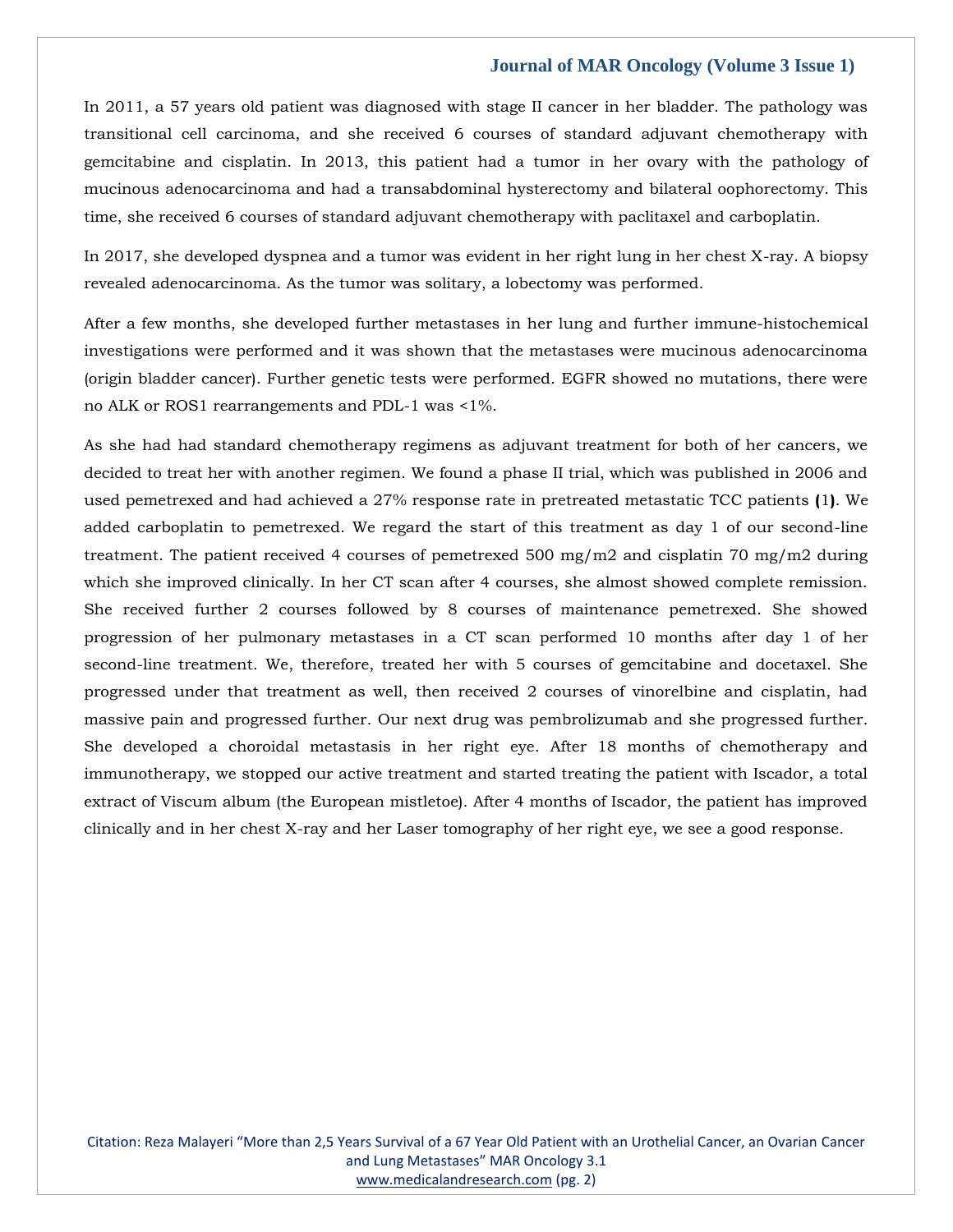

خانم دلنواز اتحادی علی آبادی :Patient دکتر بابک سلیمی:Referred By Lab. Ref. No.: M-98-530

Age:  $65Y$ **Sex: Female**  Date Received: 1398/07/03 Date Reported: 1398/07/07

Specimen: Lung mass lobectomy

Clinical data: Referred for second opinion.

Macroscopic: 15 Paraffin blocks

Microscopic:

PDL-1: Negative (TPS <1%) H&E stained sections showing neoplastic proliferating epithelial cells with glandular view. Mucin is seen. Also, IHC staining confirm the first study: TTF1: Negative CK20: Positive CK7: Positive CA125: Negative

#### Diagnosis:

Mucinous adenocarcinoma with origin of bladder.

Caution: Do not hesitate to contact pathology in case of incompatibility of result with clinical finding or prior pathology report as well as in case of any major surgical decision.

Result verified by: Alfa.Group **ALFA GROUP** 

Dr. N. Rakhshani



Fig. 1: Pathology of lung metastasis 2017

Citation: Reza Malayeri "More than 2,5 Years Survival of a 67 Year Old Patient with an Urothelial Cancer, an Ovarian Cancer and Lung Metastases" MAR Oncology 3.1 [www.medicalandresearch.com](http://www.medicalandresearch.com/) (pg. 3)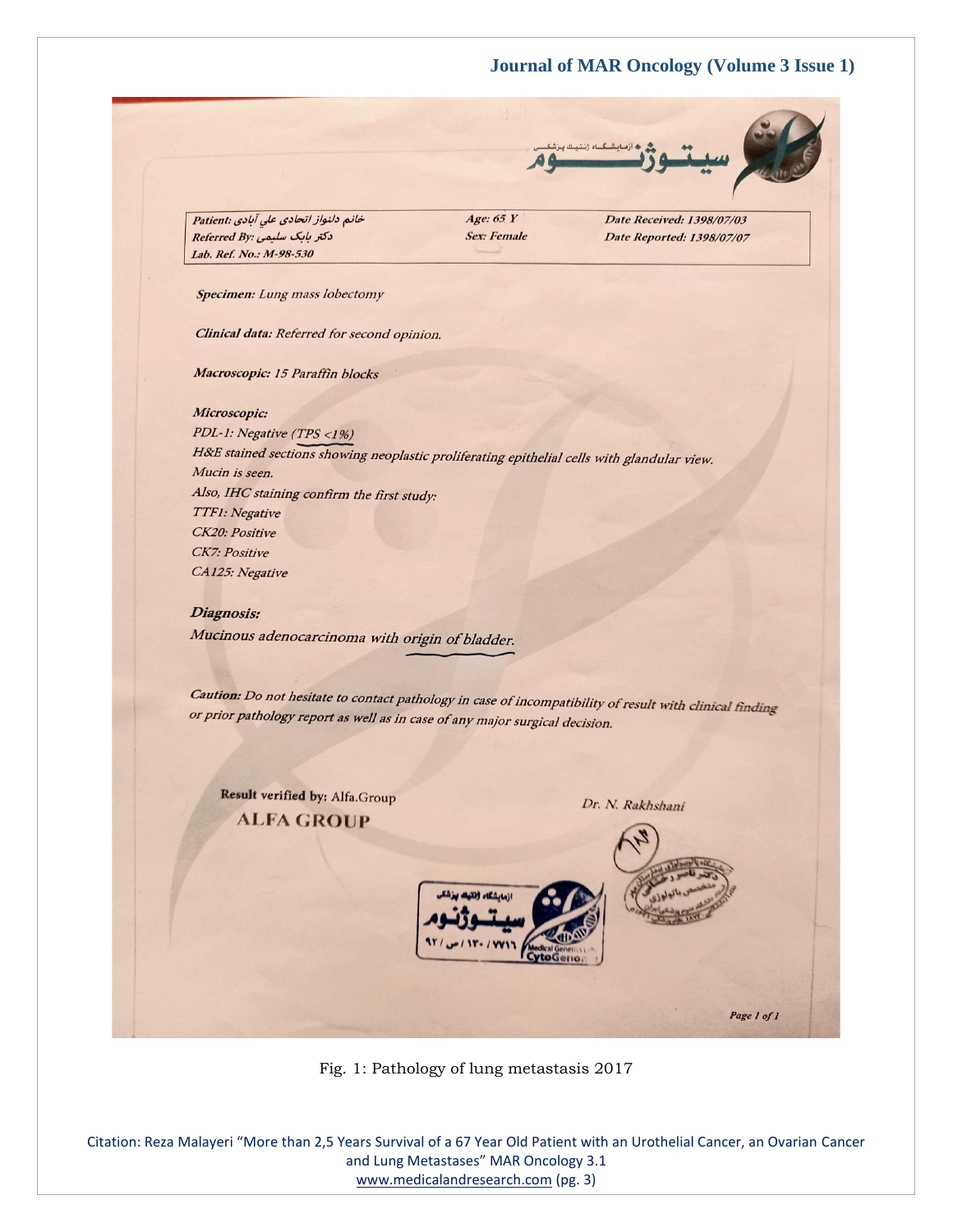

Fig.2. Chest X ray before start of Iscador

Citation: Reza Malayeri "More than 2,5 Years Survival of a 67 Year Old Patient with an Urothelial Cancer, an Ovarian Cancer and Lung Metastases" MAR Oncology 3.1 [www.medicalandresearch.com](http://www.medicalandresearch.com/) (pg. 4)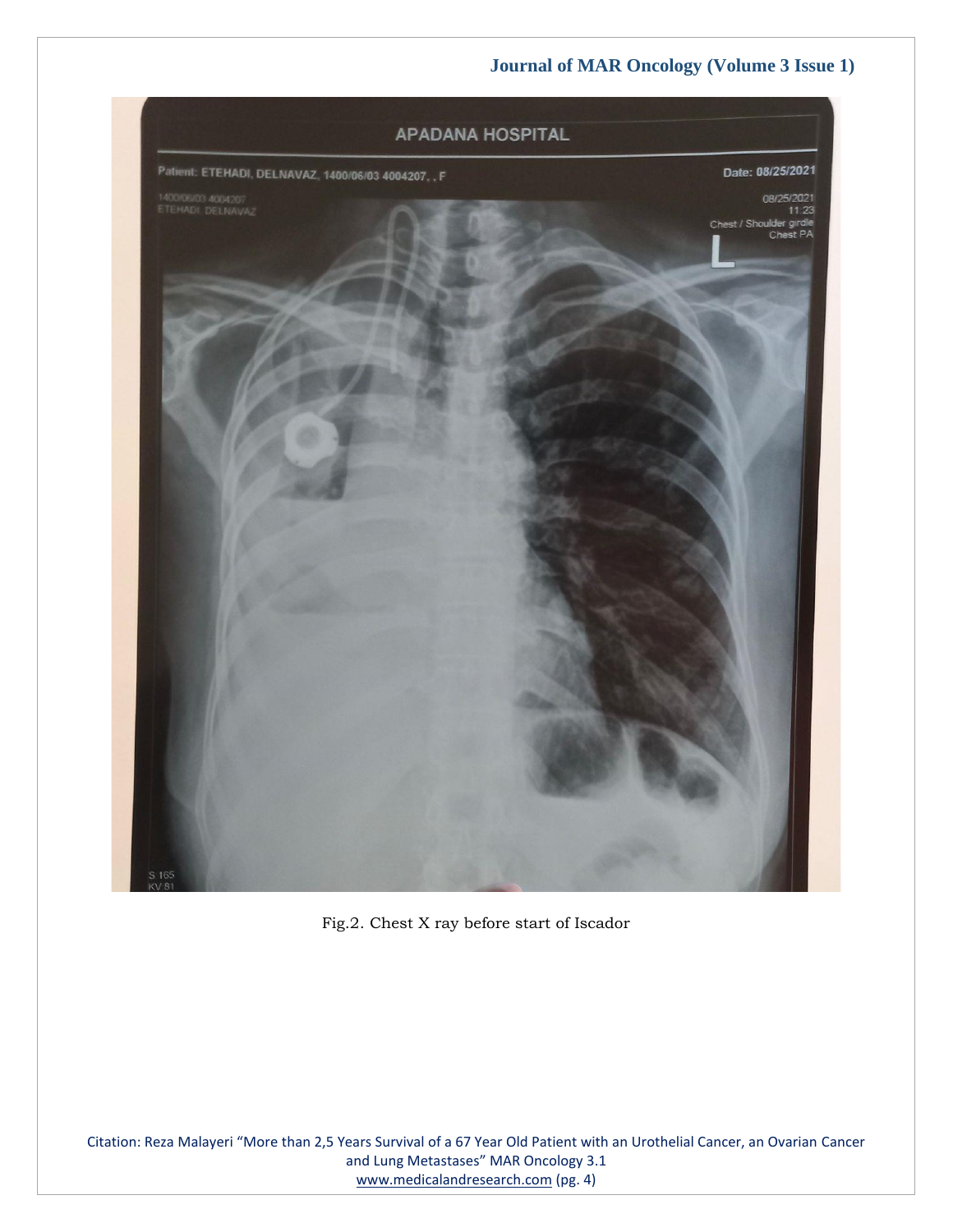

Fig. 3 Chest Xray after 4 months of Iscador

Citation: Reza Malayeri "More than 2,5 Years Survival of a 67 Year Old Patient with an Urothelial Cancer, an Ovarian Cancer and Lung Metastases" MAR Oncology 3.1 [www.medicalandresearch.com](http://www.medicalandresearch.com/) (pg. 5)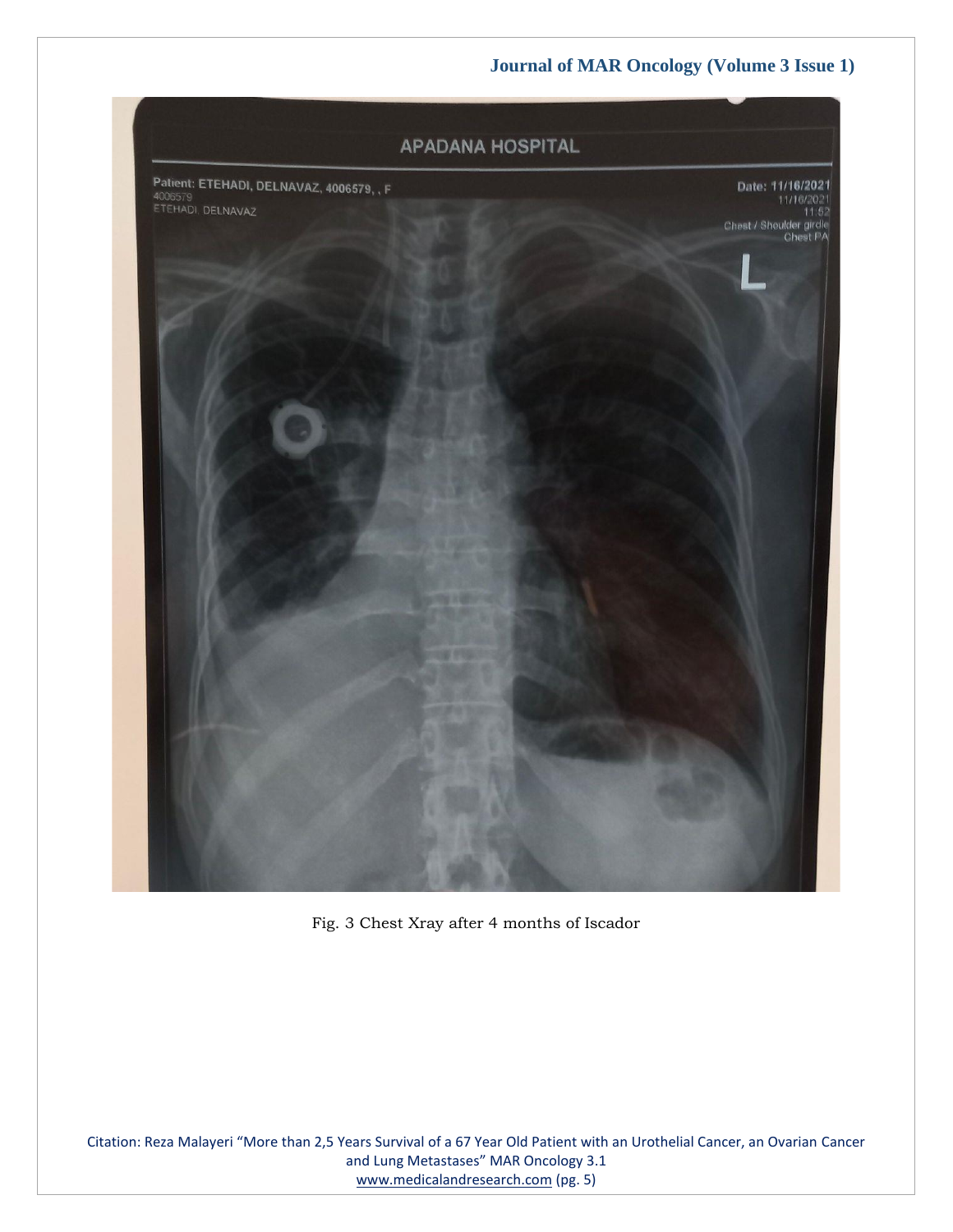

Fig. 4 Right eye tomogram before Iscador (average thickness 430 micrometer)

Citation: Reza Malayeri "More than 2,5 Years Survival of a 67 Year Old Patient with an Urothelial Cancer, an Ovarian Cancer and Lung Metastases" MAR Oncology 3.1 [www.medicalandresearch.com](http://www.medicalandresearch.com/) (pg. 6)